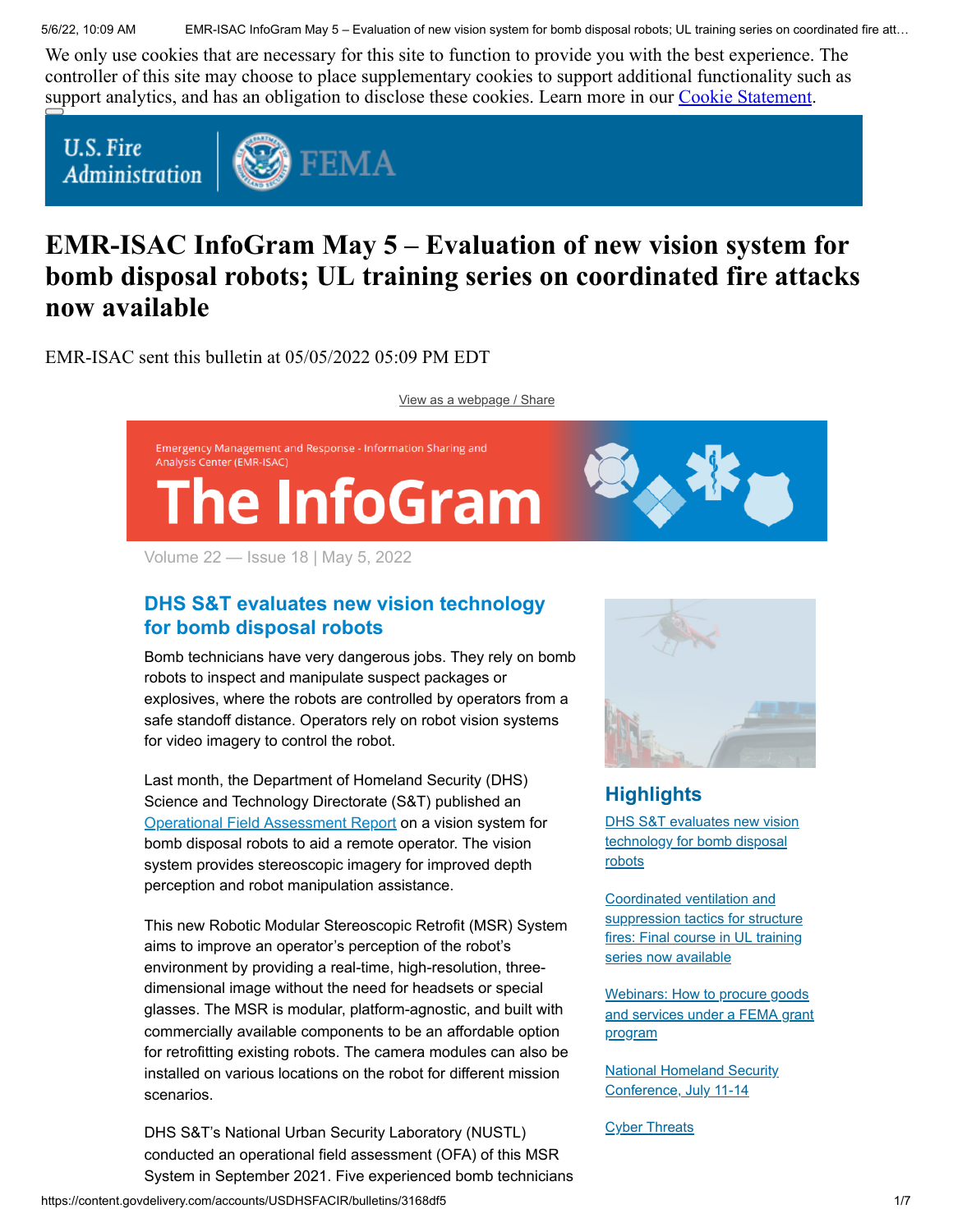5/6/22, 10:09 AM EMR-ISAC InfoGram May 5 – Evaluation of new vision system for bomb disposal robots; UL training series on coordinated fire att…

evaluated the system on three different robot platforms and under various environmental conditions.

The results of this OFA included positive evaluation of the MSR System's depth perception capability and image quality. The evaluation team made suggestions for improvement in usability of the display screen and the wireless transmission capability to improve the quality of the video feed from the robot.

DHS S&T's NUSTL conducts these OFAs for research projects nearing completion. The objective of the OFA is to assess the technology's capabilities and operational suitability, and to verify and document that project goals were achieved.

The goal of DHS S&T's research and NUSTL's OFA reports is to advance technologies that address mission capability gaps in a rapid time frame, and then promote quick transition of these technologies to the commercial marketplace for use by the nation's first responder community.

Visit DHS S&T's website to read the full operational field [assessment on the Robotic MSR System. You can acces](https://www.dhs.gov/science-and-technology/publication/robotic-modular-stereoscopic-retrofit-system)s all publicly released OFA reports from NUSTL on various technical innovations for first responders in **DHS S&T's publications** library. Access to sensitive OFA reports that are not publicly available is granted on a case-by-case basis by contacting [NUSTL@hq.dhs.gov](mailto:NUSTL@hq.dhs.gov).



The U.S. Fire Administration operates the Emergency Management and Response – Information Sharing and Analysis Center (EMR-ISAC).

For information regarding the EMR-ISAC visit [www.usfa.dhs.gov/emr-isac](https://www.usfa.fema.gov/operations/ops_cip.html) or contact the EMR-ISAC office at: [\(301\) 447-1325 and/or fema-emr](mailto:fema-emr-isac@fema.dhs.gov)isac@fema.dhs.gov.

**Subscribe here** 

*(Source: [DHS S&T](https://www.dhs.gov/science-and-technology/publication/robotic-modular-stereoscopic-retrofit-system))*

## <span id="page-1-0"></span>**Coordinated ventilation and suppression tactics for structure fires: Final course in UL training series now available**

On May 4 - International Firefighters Day - Underwriters Laboratories' (UL's) Fire Safety Research Institute (FSRI) released the final course in its 3-part series focused on the impact of ventilation on fire dynamics, entitled [Coordination of Suppression and Ventilation in Single-Family Homes](https://fsri.org/research-update/new-fsri-online-training-addresses-coordination-suppression-and-ventilation-single).

This course covers the basic principles of fire dynamics and the factors that influence fire spread and fire behavior in single-family homes. It also covers the impact of coordinated ventilation and suppression tactics on fire dynamics, firefighter safety, and occupant tenability on the single-family residential fireground.

The new training is part of a series of free, 90-minute independent study courses available via FSRI's [Fire Safety Academy](https://training.fsri.org/).

The three courses in this series are based on a robust research study by UL called the **Study of** [Coordinated Fire Attack Utilizing Acquired Structures \(Coordinated Fire Attack Study\). This stud](https://fsri.org/research/study-coordinated-fire-attack-utilizing-acquired-structures)y was funded by a Federal Emergency Management Agency (FEMA) Assistance to Firefighters Fire Prevention and Safety Grant.

Each course focuses on a unique occupancy type, covering the science of fire dynamics, the findings from the experiments in the Coordinated Fire Attack Study, and tactical considerations for that occupancy type. The three courses and their supporting research are:

**[Strip Malls \(large, open volume commercial structures\).](https://fsri.org/research-update/new-fsri-online-training-addresses-impact-ventilation-commercial-structure-fires)** The Impact of Ventilation on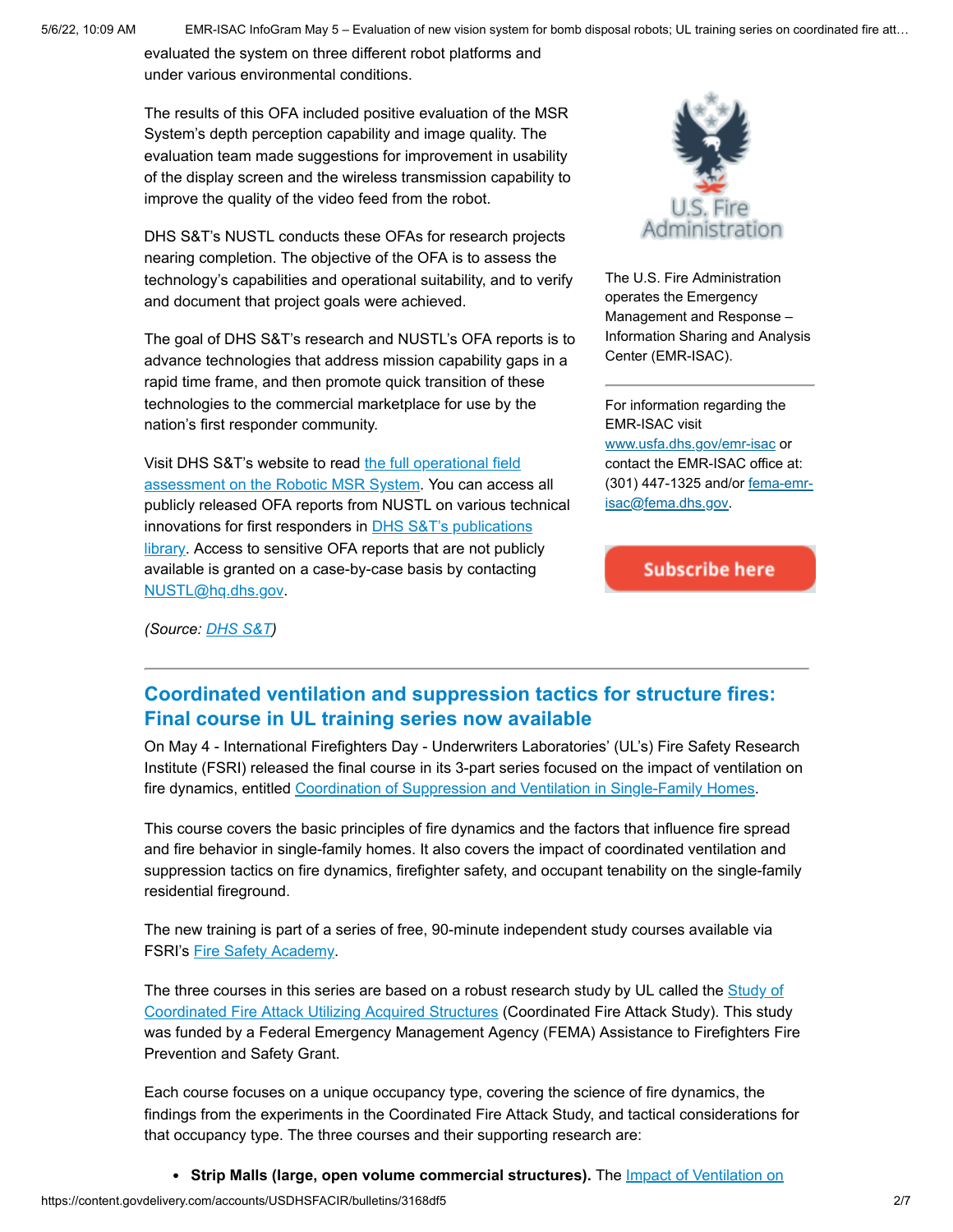5/6/22, 10:09 AM EMR-ISAC InfoGram May 5 – Evaluation of new vision system for bomb disposal robots; UL training series on coordinated fire att… [Strip Mall Fires course is supported by 7 experiments in 4 units of a 12-unit acquired strip](https://fsri.org/research-update/new-fsri-online-training-addresses-impact-ventilation-commercial-structure-fires) mall that was slated for demolition, in collaboration with the Fairborn (Ohio) Fire Department. The results of these experiments are captured in UL's technical report, [Exploratory Analysis of the Impact of Ventilation on Strip Mall Fires.](https://fsri.org/research-update/technical-report-released-strip-mall-experiments)

- **Multi-family Dwellings.** The Coordination of Suppression and Ventilation in Multi-Family [Dwellings course is supported by 13 experiments in 4 separate three-story, garden-style](https://fsri.org/research-update/new-fsri-online-training-addresses-coordination-suppression-and-ventilation-multi) buildings, in coordination with the Cobb County (Georgia) Fire and Emergency Services Department and Atlanta Fire Rescue. The results of these experiments are captured in UL's [technical report, Analysis of the Coordination of Suppression and Ventilation in Multi-Family](https://fsri.org/research-update/technical-report-released-multi-family-dwellings-experiments) Dwellings.
- **Single-family Homes.** Coordination of Suppression and Ventilation in Single-Family [Homes, is supported by 20 experiments in 8 acquired, single-family residential struct](https://fsri.org/resource/coordination-suppression-and-ventilation-single-family-homes)ures, in collaboration with City of Sidney (Ohio) Fire Department and the Beavercreek Township (Ohio) Fire Department. The results of these experiments are captured in UL's technical report, [Analysis of the Coordination of Suppression and Ventilation in Single-Family Homes](https://fsri.org/research-update/technical-report-released-single-family-homes-experiments).

Firehouse Magazine provides a [Supplement](https://d1gi3fvbl0xj2a.cloudfront.net/files/2021-07/Firehouse_Supplement_Final_09232020_1.pdf) which summarizes the findings of the 3 technical reports, with sections on Ventilation and the Impact on Fire Dynamics, Water Usage and Distribution, and Coordination of Fireground Tactics. In addition to the technical reports, the training series is supported by many videos and photos of the Coordinated Fire Attack experiments.

[To learn more about the study's findings and access the training series, visit FSRI's Coordinated](https://fsri.org/research/study-coordinated-fire-attack-utilizing-acquired-structures) Fire Attack Study page.

*(Source: [FSRI](https://fsri.org/research-update/new-fsri-online-training-addresses-coordination-suppression-and-ventilation-single))*

### <span id="page-2-0"></span>**Webinars: How to procure goods and services under a FEMA grant program**

There are many rules to follow when purchasing goods and services under a Federal Emergency Management Agency (FEMA) grant program. Knowing the federal procurement rules will help increase your chance of securing and keeping the funding you need.

FEMA's Grant Programs Directorate (GPD) is offering a series of one-hour trainings on the federal procurement rules. These virtual trainings will be facilitated by GPD's Procurement Disaster Assistance Team (PDAT). The trainings are 1-hour long and will cover a variety of procurement under grant concepts, frequent compliance issues, and will highlight a variety of resources, including the recently published [PDAT Field Manual.](https://www.fema.gov/sites/default/files/documents/fema_PDAT-field-manual_102021.pdf)

This training is appropriate for FEMA award recipients and subrecipients, including state, local, tribal, and territorial government personnel; nonprofit organization staff; eligible private entities; and other non-Federal entities. This training is also appropriate for FEMA staff.

The upcoming trainings include:

- Prepare Before a Disaster offered May 11,  $4 5$  p.m. EST and June 15,  $2 3$  p.m. EST.
- Top 10 Procurement Under Grants Mistakes offered  $May$  18,  $2 3$  p.m. EST.
- Exigency or Emergency (E&E) Circumstances Training offered June  $8$ , 11 a.m. 12 p.m. EST.
- Standard Procurement Under Grant (PUG) Training offered June  $22, 11$  a.m.  $-12$  p.m. EST.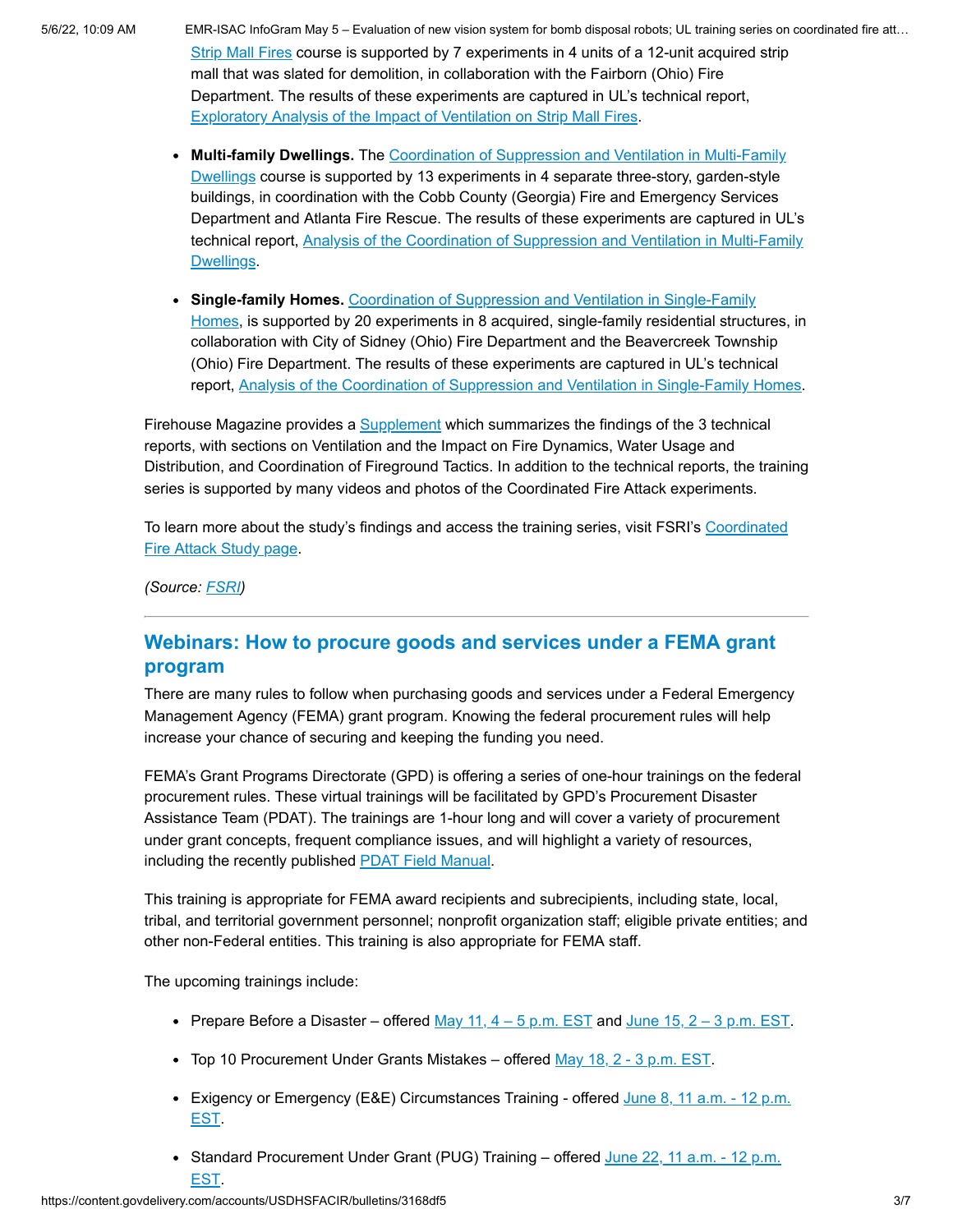Through this PDAT training FEMA hopes to:

- Increase awareness of applicable contracting requirements when using federal funds under the Public Assistance Program.
- Decrease potential noncompliance.
- Help applicants avoid the potential loss of federal assistance funds.

To learn more about contracting with federal funds for goods and services before, during and after [disasters and to register for these and other related trainings, visit FEMA's Procurement Under](https://www.fema.gov/grants/procurement) Grants page.

*(Source: [FEMA](https://www.fema.gov/grants/procurement/training))*

### <span id="page-3-0"></span>**National Homeland Security Conference, July 11-14**

This year, the [National Homeland Security Conference](http://nationalhomelandsecurity.org/) will be held in Cleveland, Ohio **from July 11 through July 14, 2022**.

This annual conference brings together professionals in homeland security, law enforcement, fire and emergency management, including officials in federal agencies, nonprofit agencies, business owners, universities and decision makers.

Attendees will learn about emerging trends in homeland security and see the new equipment and technology available to support their mission. The agenda includes tours, workshops, training courses, case studies, presentations, panel discussions, and general sessions.

A few highlights from the [draft conference agenda:](https://nationalhomelandsecurity.org/program/2022/2022_NHSC_Cleveland_v05.03.pdf)

- Presentations from the City of Cleveland's Office of Emergency Management and Intelligence Operations.
- A tour of the Cleveland Public Safety Department Emergency Operations Center, which serves as a Command Post for major planned and unplanned events in the City of Cleveland.
- A panel on how Cleveland, Ohio implemented a unified public safety technology platform for intelligence sharing.
- A live search and rescue (SAR) demonstration by Coast Guard Air Station Detroit, supported by Coast Guard Station Cleveland Harbor.
- Discussion of the Christmas Day 2020 Nashville bombing.
- Discussion on Domestic Terrorism in a Post-January 6th World: Implications for Homeland Security and Emergency Management Professionals.
- Training courses and workshops on Unmanned Aircraft Systems (UAS) incident response and use of UAS in disasters.

Early bird pricing for the National Homeland Security Conference is available through **May 11**. To learn more and to register, visit: [nationalhomelandsecurity.org](http://nationalhomelandsecurity.org/)

*(Source: [National Homeland Security Association\)](http://nationalhomelandsecurity.org/)*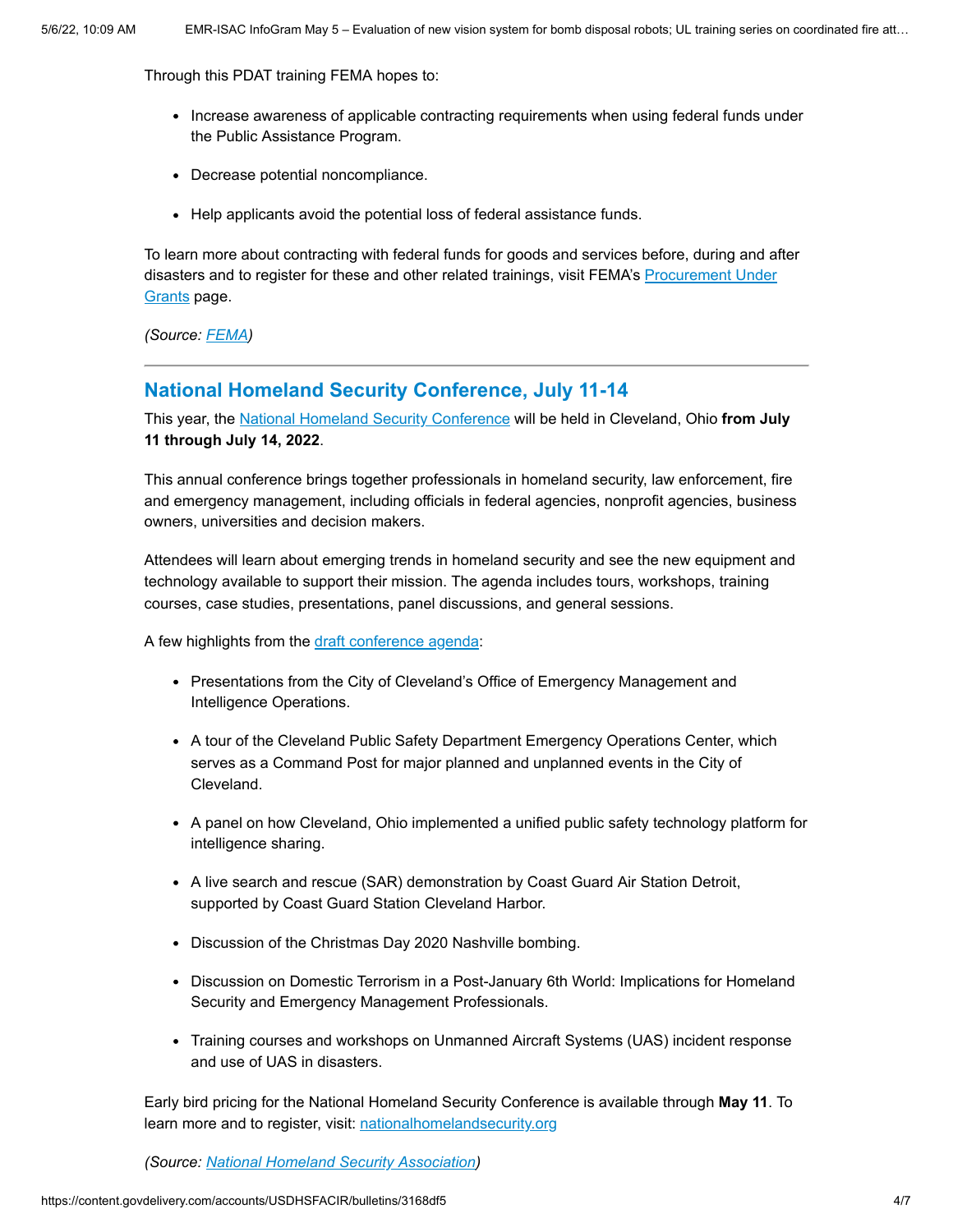# **Cyber Threats**

# **Cyber Incident Assistance**

[MS-ISAC](https://www.cisecurity.org/ms-isac/) [SOC@cisecurity.org](mailto:SOC@cisecurity.org) 1-866-787-4722

[IdentityTheft.gov](https://identitytheft.gov/)

[IC3](https://www.ic3.gov/default.aspx)

[Cybercrime Support Network](https://fraudsupport.org/)

### **General Information**

[StopRansomware.gov](https://www.cisa.gov/stopransomware) [CISA's Known Exploited](https://www.cisa.gov/known-exploited-vulnerabilities-catalog)

Vulnerabilities Catalog

**FTC** scam list

[CISA alerts](https://us-cert.cisa.gov/ncas)

[Law Enforcement Cyber Center](https://www.iacpcybercenter.org/)

[TLP Information](https://us-cert.cisa.gov/tlp)

## <span id="page-4-0"></span>**FBI: Business Email Compromise - The \$43 Billion Scam**

This Public Service Announcement (PSA) is an update and companion piece to Business Email Compromise PSA I-[091019-PSA posted on www.ic3.gov. This PSA includes](https://www.ic3.gov/Media/Y2019/PSA190910) new Internet Crime Complaint Center complaint information and updated statistics from October 2013 to December 2021.

Business Email Compromise/Email Account Compromise (BEC/EAC) is a sophisticated scam that targets both businesses and individuals who perform legitimate transfer-of-funds requests.

The BEC/EAC scam continues to grow and evolve, targeting small local businesses to larger corporations, and personal transactions. The BEC scam has been reported in all 50 states and 177 countries, with over 140 countries receiving fraudulent transfers.

Read the **full PSA** at the Federal Bureau of Investigation's (FBI's) [Internet Crime Complaint Center](https://www.ic3.gov/Home/ConsumerAlerts) (IC3).

*(Source: [FBI IC3\)](https://www.ic3.gov/Media/Y2022/PSA220504)*

### **HSCC: Operational Continuity-Cyber Incident (OCCI) Checklist**

The Health Sector Coordinating Council's (HSCC) [Cybersecurity Working Group \(CWG\) published the Operational](https://click.connect.hhs.gov/?qs=9155b1930f7148f4a656969b7384d9c4943470911d4a020ead2adff9dba7d4f42aadccceef1b1e0d51aa66381623a04683c080e6e517820c) Continuity-Cyber Incident (OCCI) Checklist . This toolkit is intended to provide a flexible template for operational staff and executive management of healthcare organizations to respond to and recover from an extended enterprise outage due to a serious cyber-attack. It represents the best collective thinking of health sector cybersecurity and emergency management executives contributing to the HSCC Incident Response/Business Continuity (IRBC) Task Group.

*(Source: [HSCC CWG](https://healthsectorcouncil.org/occi/))*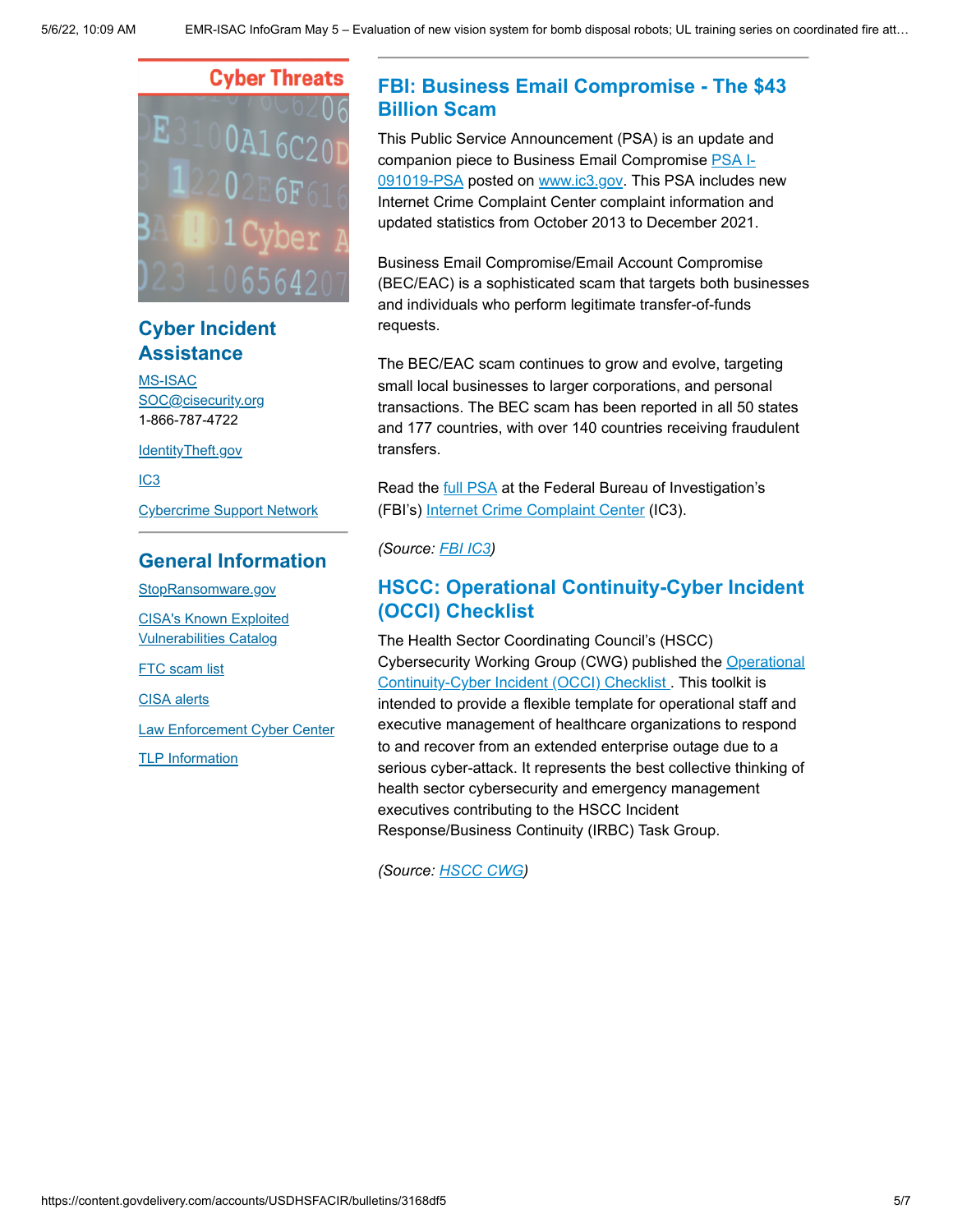### **Microsoft finds new elevation of privilege Linux vulnerability, Nimbuspwn**

Microsoft has discovered several vulnerabilities, collectively referred to as Nimbuspwn, that could allow an attacker to elevate privileges to root on many Linux desktop endpoints. The vulnerabilities can be chained together to gain root privileges on Linux systems, allowing attackers to deploy payloads, like a root backdoor, and perform other malicious actions via arbitrary root code execution. Moreover, the Nimbuspwn vulnerabilities could potentially be leveraged as a vector for root access by more sophisticated threats, such as malware or ransomware, to achieve greater impact on vulnerable devices.

*(Source: [Microsoft](https://www.microsoft.com/security/blog/2022/04/26/microsoft-finds-new-elevation-of-privilege-linux-vulnerability-nimbuspwn/))*

### **Tractor-trailer brake controllers vulnerable to remote hacker attacks**

Researchers have analyzed the cyber security of heavy vehicles and discovered that the brake controllers found on many tractor-trailers in North America are susceptible to remote hacker attacks.

The research was conducted by the [National Motor Freight Traffic Association \(NMFTA\)](http://www.nmfta.org/Pages/ctsrp), which is a non-profit organization that represents roughly 500 motor freight carriers, in collaboration with Assured Information Security, Inc.

NMFTA has been analyzing the cyber security of heavy vehicles since 2015 and it has periodically [disclosed its findings](https://www.cisa.gov/uscert/ics/advisories/icsa-20-219-01). The latest report from the organization came in early March, when the US Cybersecurity and Infrastructure Security Agency (CISA) also issued an [advisory](https://www.cisa.gov/uscert/ics/advisories/icsa-22-063-01) to describe two vulnerabilities affecting trailer brake controllers.

*(Source: [Security Week](https://www.securityweek.com/tractor-trailer-brake-controllers-vulnerable-remote-hacker-attacks))*

### **More details emerge on China's widespread Ukraine-related hacking efforts**

More details are emerging about the activities of a prolific Chinese government hacking group and how it's used Russia's invasion of Ukraine as part of its ongoing efforts to infiltrate a diverse range of target networks across three continents in pursuit of espionage and information theft.

Mustang Panda — [otherwise known](https://attack.mitre.org/groups/G0129/) as Bronze President, HoneyMyte or RedDelta — has been targeting European and Russian entities using topical phishing lures coinciding roughly with the start of the Russian war to deliver malware.

### *(Source: [CyberScoop](https://www.cyberscoop.com/chinese-hacking-europe-russia-ukraine/))*

The InfoGram is distributed weekly to provide members of the Emergency Services Sector with information concerning the protection of their critical infrastructures.